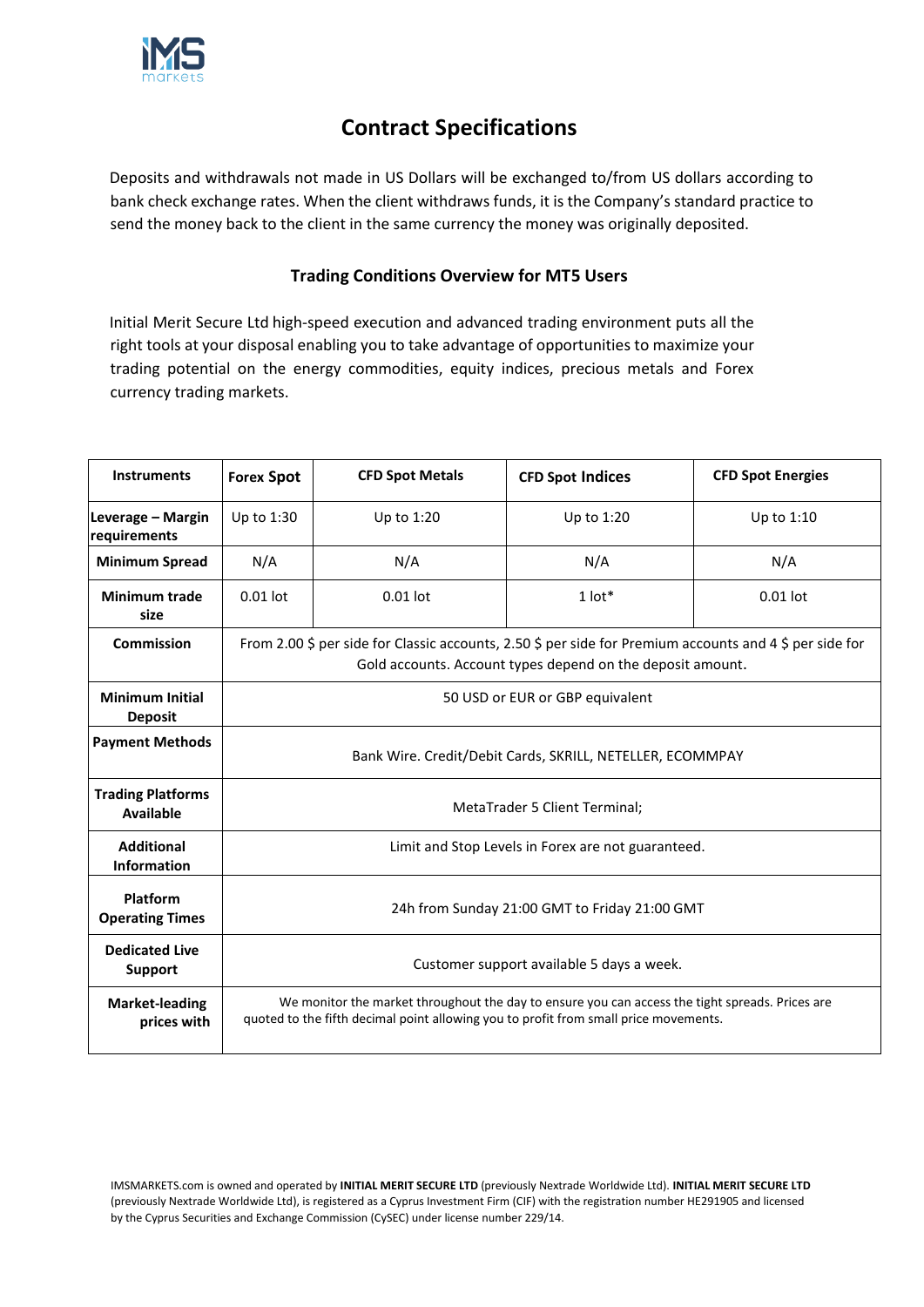

| fractional<br>pricing                                           |                                                                                                                                                                                                                                                                              |
|-----------------------------------------------------------------|------------------------------------------------------------------------------------------------------------------------------------------------------------------------------------------------------------------------------------------------------------------------------|
| <b>Rapid execution</b><br>and<br>comprehensive<br>trading tools | Initial Merit Secure Ltd offers secure systems to execute your trades.                                                                                                                                                                                                       |
| <b>Account</b><br>currency type                                 | USD, EUR, GBP                                                                                                                                                                                                                                                                |
| <b>Trade the lot size</b><br>you want                           | Whether you're a beginner or seasoned trader you can choose the lot size to suit your strategy from a<br>minimum of 0.01 lots.                                                                                                                                               |
| <b>Frequency</b><br>Trading)                                    | <b>EAs and HFT (High</b> Whatever is your trading style you can execute your strategy on any Instrument with IMS Markets.<br>Meta Trader 5 is compatible with Expert Advisors and automated trading<br>systems as allowed by the prevailing market conditions and liquidity. |

*\*1 lot refers to the CFD contract specific size trading Spot Indices*

## **Competitive Pricing and spreads**

Initial Merit Secure Ltd is proud to offer competitive spreads on all currency pairs. On the major pairs as the EUR/USD, GBP/USD and USD/JPY, spreads start at 0.2 pips.

#### **Forex Trading Times**

Forex trading online is available 24 hours a day, 5 days a week allowing traders access during all market trading times, starting at 21:00 Sunday and closing at 21:00 Friday (GMT).

#### **Order Sizes**

IMSMARKETS can execute order size starting from 0.01 lots or the equivalent of 1000 of the base currency.

#### **Order Types**

| Market<br>execution      | Market<br>buv    | Market<br>sell |          |           |                          |                    |
|--------------------------|------------------|----------------|----------|-----------|--------------------------|--------------------|
| Pending<br><b>Orders</b> | <b>Buy limit</b> | Sell limit     | Buy stop | Sell stop | <b>Buy Stop</b><br>Limit | Sell stop<br>Limit |

IMSMARKETS.com is owned and operated by **INITIAL MERIT SECURE LTD** (previously Nextrade Worldwide Ltd). **INITIAL MERIT SECURE LTD** (previously Nextrade Worldwide Ltd), is registered as a Cyprus Investment Firm (CIF) with the registration number HE291905 and licensed by the Cyprus Securities and Exchange Commission (CySEC) under license number 229/14.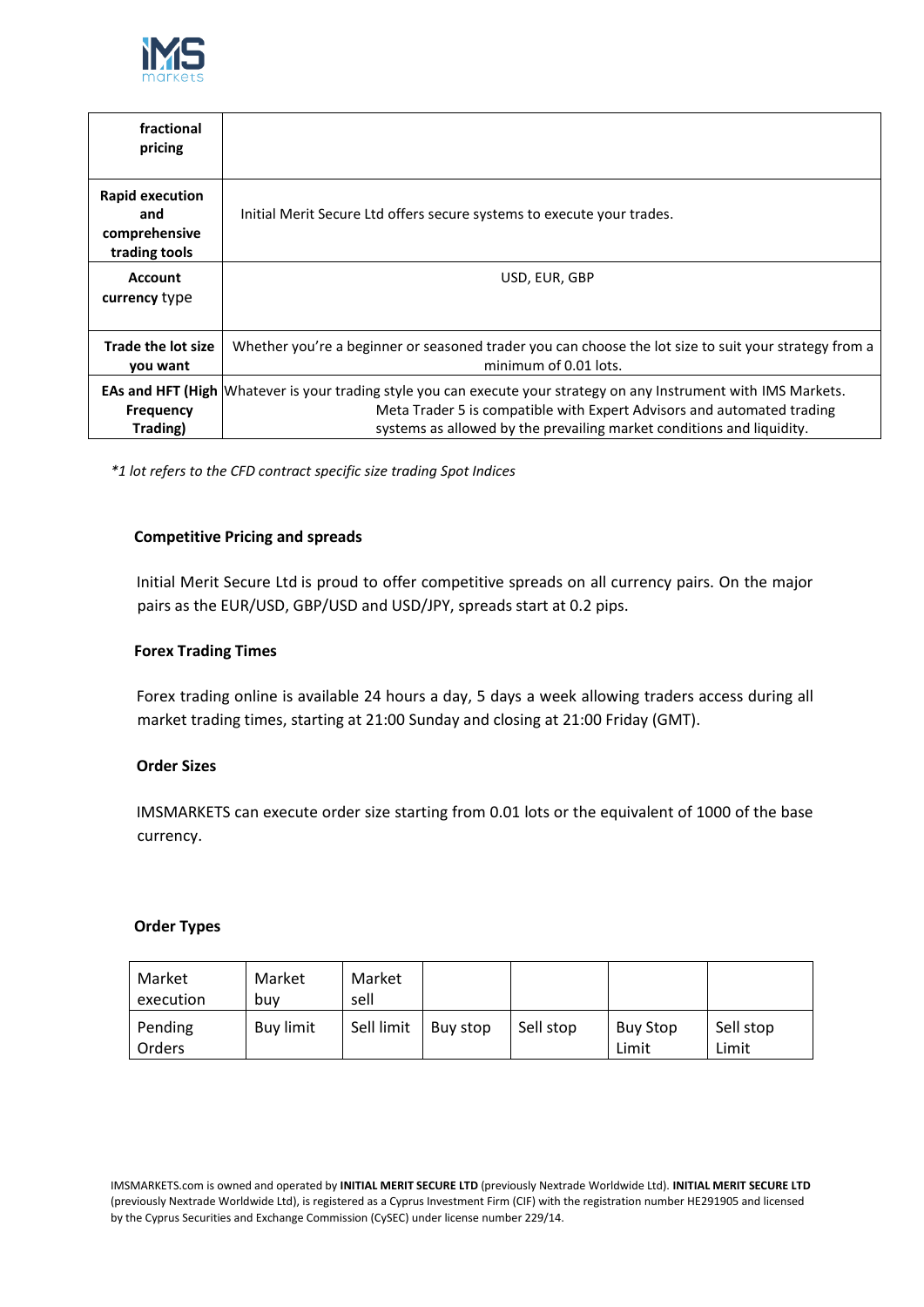

| Expirations | Good till | Today | Specified | Specified |  |
|-------------|-----------|-------|-----------|-----------|--|
|             | cancelled |       |           | Dav       |  |

#### **Swap**

If a trade is kept open overnight, then there is a swap calculated on that position. The cost or income is calculated as the overnight interest rate differential between the two currencies on which the position is held, depending on the type of the position (long/short) calculated in points of quote currency.

It is important to remember that one can gain or lose on swap and as such, one has either positive rollover or negative rollover. There is a possibility that some instruments may have negative rollover values on both sides therefore, the positive and negative values are decreased accordingly.

In the trading terminal 'swap' is automatically converted into the balance currency. Operation is conducted at 21:00 GMT. For FOREX and METALS from Wednesday to Thursday swap is charged at triple rate excluding USDCAD, USDTRY, USDRUB where is from Thursday to Friday at that rate. For Indices and Energies from Friday to Saturday swap is charged at triple rate.

### **Margin calls**

Once the margin level of the trading account drops below 100%, the Company has the discretionary right to begin closing current open positions. Once the trading account's margin level drops to 50%, the company will automatically begin closing positions at the current market price, to restore the margin level of your account to above 50%.

Example: Margin level is calculated as Equity / Margin used\*100

On a 1 lot EURUSD position held by a trading account with the leverage of 1:50, the margin call will be reached when the account equity level drops below the margin required to hold the position. (in this case 500\$)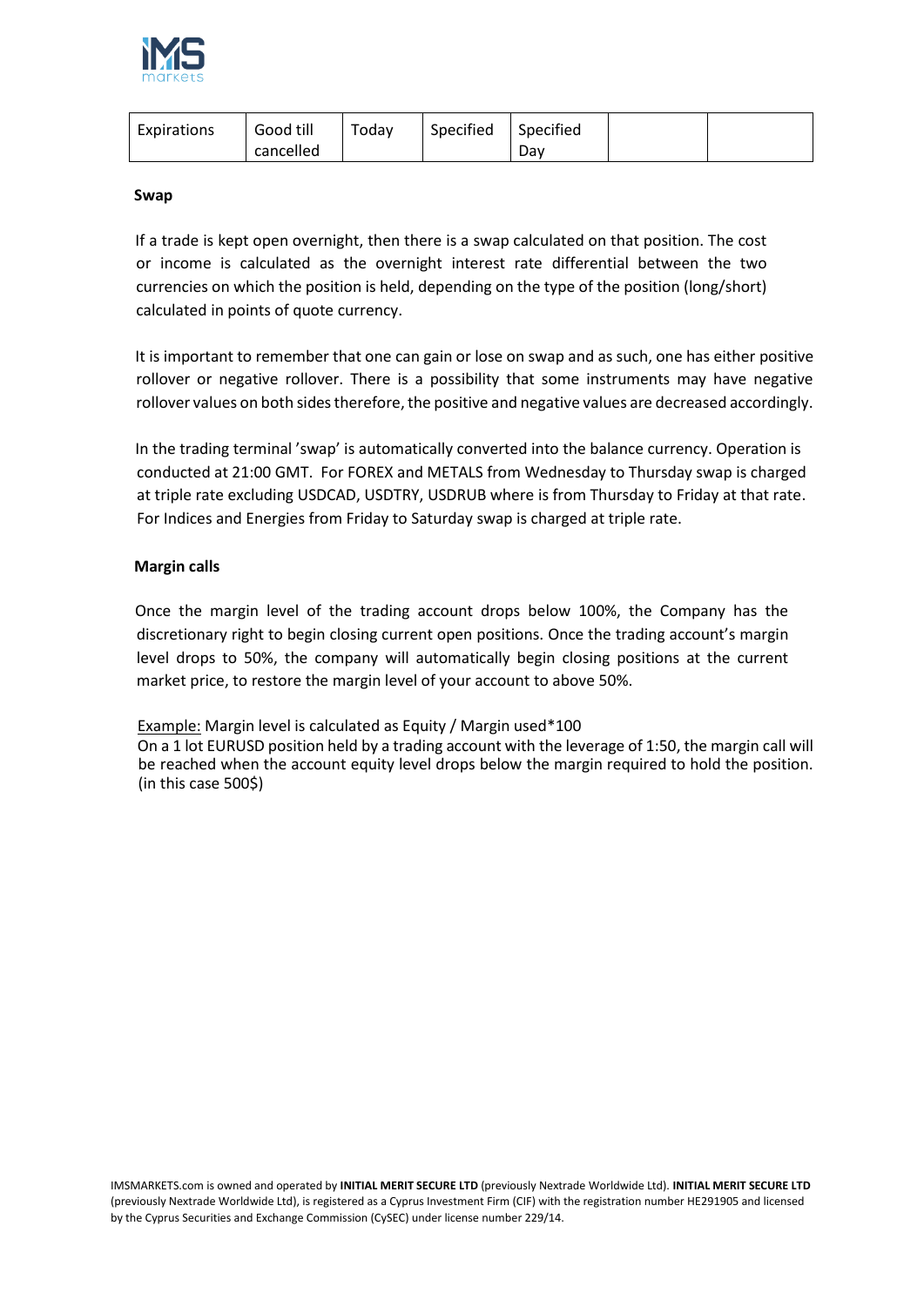## Trading Accounts Classic Account

| Symbols       | Digit Size              | Contract<br>Size<br>(Lot Size) | MT <sub>5</sub><br>LEVERAGE | Security<br>Group |        |      | Commission   Instrument Type   Trading Hours (Monday - Friday GMT +3) |
|---------------|-------------------------|--------------------------------|-----------------------------|-------------------|--------|------|-----------------------------------------------------------------------|
| <b>AUDCAD</b> | 5                       | 100000                         | 01:20                       | Minor             | \$4.00 | Cash | Monday 00:05 - Friday 23:59                                           |
| <b>AUDCHF</b> | 5                       | 100000                         | 01:20                       | Minor             | \$4.00 | Cash | Monday 00:05 - Friday 23:59                                           |
| <b>AUDJPY</b> | 3                       | 100000                         | 01:20                       | Minor             | \$4.00 | Cash | Monday 00:05 - Friday 23:59                                           |
| <b>AUDNZD</b> | 5                       | 100000                         | 01:20                       | Minor             | \$4.00 | Cash | Monday 00:05 - Friday 23:59                                           |
| <b>AUDUSD</b> | 5                       | 100000                         | 01:30                       | Major             | \$4.00 | Cash | Monday 00:05 - Friday 23:59                                           |
| CADCHF        | 5                       | 100000                         | 01:20                       | Minor             | \$4.00 | Cash | Monday 00:05 - Friday 23:59                                           |
| CADJPY        | 3                       | 100000                         | 01:20                       | Minor             | \$4.00 | Cash | Monday 00:05 - Friday 23:59                                           |
| <b>CHFJPY</b> | 3                       | 100000                         | 01:20                       | Minor             | \$4.00 | Cash | Monday 00:05 - Friday 23:59                                           |
| <b>EURAUD</b> | 5                       | 100000                         | 01:20                       | Minor             | \$4.00 | Cash | Monday 00:05 - Friday 23:59                                           |
| <b>EURCAD</b> | 5                       | 100000                         | 01:20                       | Minor             | \$4.00 | Cash | Monday 00:05 - Friday 23:59                                           |
| <b>EURCHF</b> | 5                       | 100000                         | 01:30                       | Major             | \$4.00 | Cash | Monday 00:05 - Friday 23:59                                           |
| <b>EURGBP</b> | 5                       | 100000                         | 01:30                       | Major             | \$4.00 | Cash | Monday 00:05 - Friday 23:59                                           |
| <b>EURJPY</b> | 3                       | 100000                         | 01:20                       | Minor             | \$4.00 | Cash | Monday 00:05 - Friday 23:59                                           |
| <b>EURNOK</b> | 5                       | 100000                         | 01:20                       | Exotic            | \$4.00 | Cash | Monday 00:05 - Friday 23:59                                           |
| EURNZD        | 5                       | 100000                         | 01:20                       | Minor             | \$4.00 | Cash | Monday 00:05 - Friday 23:59                                           |
| <b>EURRUB</b> | 4                       | 100000                         | 01:20                       | Exotic            | \$4.00 | Cash | Daily 10:05 - 18:30                                                   |
| <b>EURSEK</b> | 5                       | 100000                         | 01:20                       | Exotic            | \$4.00 | Cash | Monday 00:05 - Friday 23:59                                           |
| <b>EURTRY</b> | 5                       | 100000                         | 01:20                       | Exotic            | \$4.00 | Cash | Monday 00:05 - Friday 23:59                                           |
| <b>EURUSD</b> | 5                       | 100000                         | 01:30                       | Major             | \$4.00 | Cash | Monday 00:05 - Friday 23:59                                           |
| <b>GBPAUD</b> | 5                       | 100000                         | 01:20                       | Minor             | \$4.00 | Cash | Monday 00:05 - Friday 23:59                                           |
| <b>GBPCAD</b> | 5                       | 100000                         | 01:20                       | Minor             | \$4.00 | Cash | Monday 00:05 - Friday 23:59                                           |
| <b>GBPCHF</b> | 5                       | 100000                         | 01:20                       | Minor             | \$4.00 | Cash | Monday 00:05 - Friday 23:59                                           |
| <b>GBPJPY</b> | 3                       | 100000                         | 01:20                       | Minor             | \$4.00 | Cash | Monday 00:05 - Friday 23:59                                           |
| <b>GBPNZD</b> | 5                       | 100000                         | 01:20                       | Minor             | \$4.00 | Cash | Monday 00:05 - Friday 23:59                                           |
| <b>GBPUSD</b> | 5                       | 100000                         | 01:30                       | Major             | \$4.00 | Cash | Monday 00:05 - Friday 23:59                                           |
| <b>NZDCAD</b> | 5                       | 100000                         | 01:20                       | Minor             | \$4.00 | Cash | Monday 00:05 - Friday 23:59                                           |
| <b>NZDJPY</b> | 3                       | 100000                         | 01:20                       | Minor             | \$4.00 | Cash | Monday 00:05 - Friday 23:59                                           |
| <b>NZDUSD</b> | 5                       | 100000                         | 01:30                       | Major             | \$4.00 | Cash | Monday 00:05 - Friday 23:59                                           |
| <b>USDCAD</b> | 5                       | 100000                         | 01:30                       | Major             | \$4.00 | Cash | Monday 00:05 - Friday 23:59                                           |
| <b>USDCHF</b> | 5                       | 100000                         | 01:30                       | Major             | \$4.00 | Cash | Monday 00:05 - Friday 23:59                                           |
| <b>USDJPY</b> | $\overline{3}$          | 100000                         | 01:30                       | Major             | \$4.00 | Cash | Monday 00:05 - Friday 23:59                                           |
| <b>USDMXN</b> | 5                       | 100000                         | 01:20                       | Exotic            | \$4.00 | Cash | Monday 00:05 - Friday 23:59                                           |
| <b>USDNOK</b> | 5                       | 100000                         | 01:20                       | Exotic            | \$4.00 | Cash | Monday 00:05 - Friday 23:59                                           |
| <b>USDRUB</b> | 4                       | 100000                         | 01:20                       | Exotic            | \$4.00 | Cash | Daily 10:05 - 18:30                                                   |
| <b>USDSEK</b> | 5                       | 100000                         | 01:20                       | Exotic            | \$4.00 | Cash | Monday 00:05 - Friday 23:59                                           |
| <b>USDTRY</b> | 5                       | 100000                         | 01:20                       | Exotic            | \$4.00 | Cash | Monday 00:05 - Friday 23:59                                           |
| <b>USDZAR</b> | 5                       | 100000                         | 01:20                       | Exotic            | \$4.00 | Cash | Monday 00:05 - Friday 23:59                                           |
| F40           | 3                       | $\mathbf{1}$                   | 01:10                       | Major             | \$4.00 | Cash | Daily 01:05 - 22:55                                                   |
| <b>DE30</b>   | 3                       | $\mathbf{1}$                   | 01:20                       | Major             | \$4.00 | Cash | Daily 01:05 - 22:55                                                   |
| <b>US30</b>   | 3                       | $\mathbf{1}$                   | 01:20                       | Major             | \$4.00 | Cash | Daily 01:05 - 23:15, 23:30 - 23:55                                    |
| <b>EU50</b>   | 3                       | 1                              | 01:20                       | Major             | \$4.00 | Cash | Daily 01:05 - 22:55                                                   |
| <b>UK100</b>  | 3                       | 1                              | 01:20                       | Major             | \$4.00 | Cash | Daily 01:05 - 22:55                                                   |
| US100         | 3                       | 1                              | 01:20                       | Major             | \$4.00 | Cash | Daily 01:05 - 23:15, 23:30 - 23:55                                    |
| ESP35         | $\overline{2}$          | $\mathbf{1}$                   | 01:10                       | Major             | \$4.00 | Cash | Daily 09:05 - 20:55                                                   |
| <b>US500</b>  | 3                       | $\mathbf{1}$                   | 01:20                       | Major             | \$4.00 | Cash | Daily 01:05 - 23:15, 23:30 - 23:55                                    |
| XAGUSD        | 3                       | 5000                           | 01:10                       | Major             | \$4.00 | Cash | Daily 01:05 - 23:55                                                   |
| XAUUSD        | $\overline{2}$          | 100                            | 01:20                       | Major             | \$4.00 | Cash | Daily 01:05 - 23:55                                                   |
| <b>USOIL</b>  | $\mathbf{3}$            | $\mathbf{1}$                   | 01:10                       | Major             | \$4.00 | Cash | Daily 01:05 - 23:55                                                   |
| <b>UKOIL</b>  | $\overline{\mathbf{3}}$ | $\mathbf{1}$                   | 01:10                       | Major             | \$4.00 | Cash | Daily 03:05 - 23:55                                                   |
|               |                         |                                |                             |                   |        |      |                                                                       |

IMSMARKETS.com is owned and operated by **INITIAL MERIT SECURE LTD** (previously Nextrade Worldwide Ltd). **INITIAL MERIT SECURE LTD** (previously Nextrade Worldwide Ltd), is registered as a Cyprus Investment Firm (CIF) with the registration number HE291905 and licensed by the Cyprus Securities and Exchange Commission (CySEC) under license number 229/14.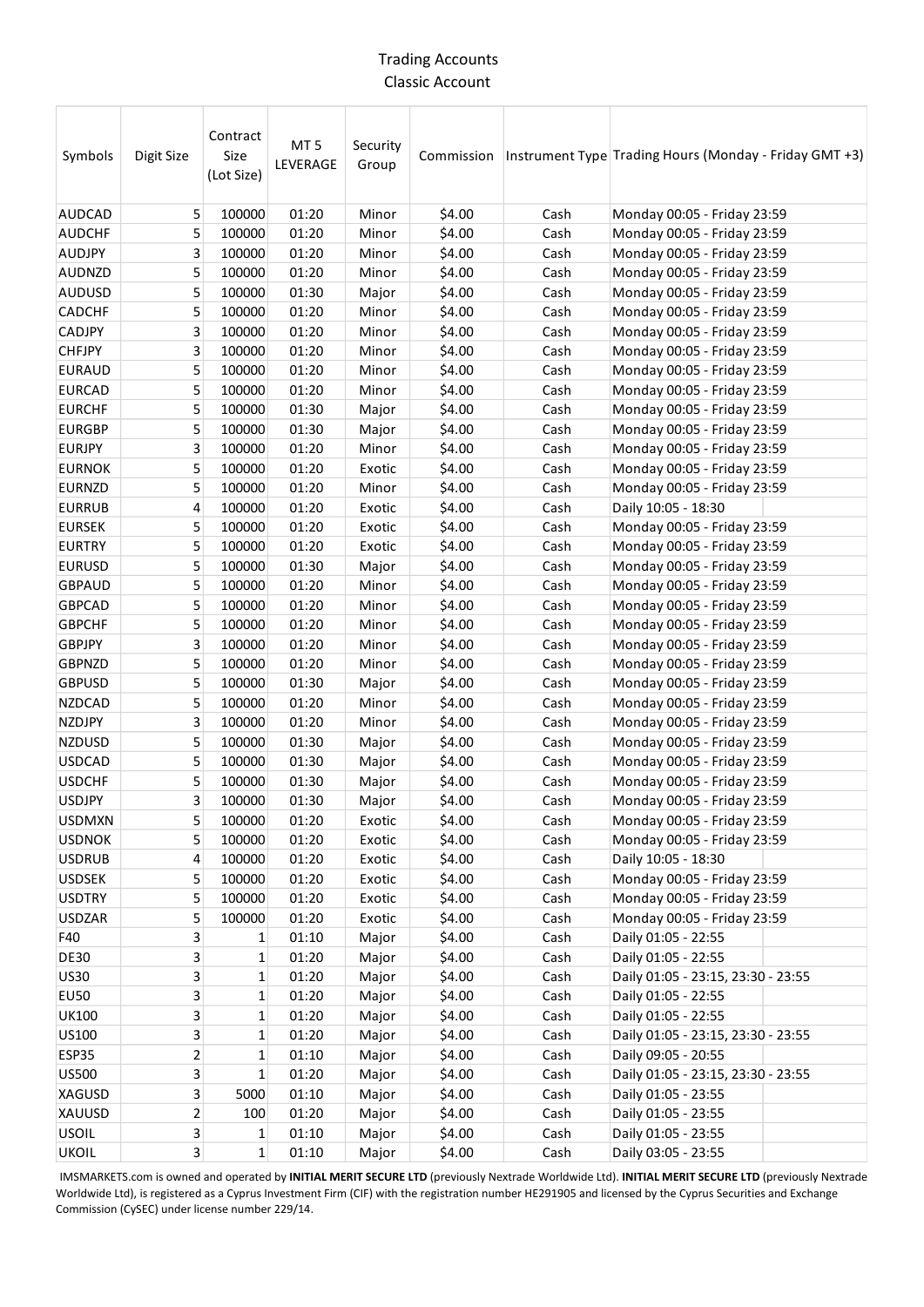# Trading Accounts Gold Account

| (Lot Size)<br>\$8.00<br>Cash<br><b>AUDCAD</b><br>5<br>100000<br>01:20<br>Monday 00:05 - Friday 23:59<br>Minor<br>\$8.00<br>01:20<br>Cash<br><b>AUDCHF</b><br>5<br>100000<br>Minor<br>Monday 00:05 - Friday 23:59<br>3<br>AUDJPY<br>100000<br>01:20<br>Minor<br>\$8.00<br>Cash<br>Monday 00:05 - Friday 23:59<br>5<br>AUDNZD<br>100000<br>01:20<br>\$8.00<br>Cash<br>Monday 00:05 - Friday 23:59<br>Minor |  |
|----------------------------------------------------------------------------------------------------------------------------------------------------------------------------------------------------------------------------------------------------------------------------------------------------------------------------------------------------------------------------------------------------------|--|
|                                                                                                                                                                                                                                                                                                                                                                                                          |  |
|                                                                                                                                                                                                                                                                                                                                                                                                          |  |
|                                                                                                                                                                                                                                                                                                                                                                                                          |  |
|                                                                                                                                                                                                                                                                                                                                                                                                          |  |
| <b>AUDUSD</b><br>5<br>100000<br>\$8.00<br>Cash<br>Monday 00:05 - Friday 23:59<br>01:30<br>Major                                                                                                                                                                                                                                                                                                          |  |
| 5<br>CADCHF<br>100000<br>01:20<br>\$8.00<br>Cash<br>Monday 00:05 - Friday 23:59<br>Minor                                                                                                                                                                                                                                                                                                                 |  |
| 3<br>100000<br>\$8.00<br>CADJPY<br>01:20<br>Minor<br>Cash<br>Monday 00:05 - Friday 23:59                                                                                                                                                                                                                                                                                                                 |  |
| 3<br><b>CHFJPY</b><br>100000<br>\$8.00<br>Cash<br>01:20<br>Minor<br>Monday 00:05 - Friday 23:59                                                                                                                                                                                                                                                                                                          |  |
| 5<br>\$8.00<br><b>EURAUD</b><br>100000<br>01:20<br>Minor<br>Cash<br>Monday 00:05 - Friday 23:59                                                                                                                                                                                                                                                                                                          |  |
| 5<br>\$8.00<br>Cash<br><b>EURCAD</b><br>100000<br>01:20<br>Minor<br>Monday 00:05 - Friday 23:59                                                                                                                                                                                                                                                                                                          |  |
| 5<br>Cash<br><b>EURCHF</b><br>100000<br>01:30<br>\$8.00<br>Monday 00:05 - Friday 23:59<br>Major                                                                                                                                                                                                                                                                                                          |  |
| 5<br><b>EURGBP</b><br>100000<br>01:30<br>\$8.00<br>Cash<br>Monday 00:05 - Friday 23:59<br>Major                                                                                                                                                                                                                                                                                                          |  |
| <b>EURJPY</b><br>3<br>100000<br>01:20<br>\$8.00<br>Cash<br>Minor<br>Monday 00:05 - Friday 23:59                                                                                                                                                                                                                                                                                                          |  |
| 5<br><b>EURNOK</b><br>100000<br>01:20<br>\$8.00<br>Cash<br>Exotic<br>Monday 00:05 - Friday 23:59                                                                                                                                                                                                                                                                                                         |  |
| 5<br>100000<br>\$8.00<br><b>EURNZD</b><br>01:20<br>Minor<br>Cash<br>Monday 00:05 - Friday 23:59                                                                                                                                                                                                                                                                                                          |  |
| 4<br>100000<br>\$8.00<br>Cash<br>Daily 10:05 - 18:30<br><b>EURRUB</b><br>01:20<br>Exotic                                                                                                                                                                                                                                                                                                                 |  |
| 5<br><b>EURSEK</b><br>100000<br>01:20<br>\$8.00<br>Cash<br>Monday 00:05 - Friday 23:59<br>Exotic                                                                                                                                                                                                                                                                                                         |  |
| 5<br>\$8.00<br>Cash<br><b>EURTRY</b><br>100000<br>01:20<br>Exotic<br>Monday 00:05 - Friday 23:59                                                                                                                                                                                                                                                                                                         |  |
| 5<br>\$8.00<br><b>EURUSD</b><br>100000<br>01:30<br>Major<br>Cash<br>Monday 00:05 - Friday 23:59                                                                                                                                                                                                                                                                                                          |  |
| 5<br>\$8.00<br>Cash<br>Monday 00:05 - Friday 23:59<br><b>GBPAUD</b><br>100000<br>01:20<br>Minor                                                                                                                                                                                                                                                                                                          |  |
| 5<br>100000<br>01:20<br>\$8.00<br>Monday 00:05 - Friday 23:59<br><b>GBPCAD</b><br>Minor<br>Cash                                                                                                                                                                                                                                                                                                          |  |
| <b>GBPCHF</b><br>5<br>100000<br>01:20<br>\$8.00<br>Cash<br>Monday 00:05 - Friday 23:59<br>Minor                                                                                                                                                                                                                                                                                                          |  |
| 3<br>100000<br>\$8.00<br><b>GBPJPY</b><br>01:20<br>Cash<br>Monday 00:05 - Friday 23:59<br>Minor                                                                                                                                                                                                                                                                                                          |  |
| 5<br>100000<br>\$8.00<br><b>GBPNZD</b><br>01:20<br>Minor<br>Cash<br>Monday 00:05 - Friday 23:59                                                                                                                                                                                                                                                                                                          |  |
| 5<br>\$8.00<br><b>GBPUSD</b><br>100000<br>01:30<br>Cash<br>Monday 00:05 - Friday 23:59<br>Major                                                                                                                                                                                                                                                                                                          |  |
| 5<br>\$8.00<br>Cash<br><b>NZDCAD</b><br>100000<br>01:20<br>Minor<br>Monday 00:05 - Friday 23:59                                                                                                                                                                                                                                                                                                          |  |
| 3<br>\$8.00<br>NZDJPY<br>100000<br>01:20<br>Cash<br>Monday 00:05 - Friday 23:59<br>Minor                                                                                                                                                                                                                                                                                                                 |  |
| 5<br><b>NZDUSD</b><br>100000<br>01:30<br>\$8.00<br>Cash<br>Monday 00:05 - Friday 23:59<br>Major                                                                                                                                                                                                                                                                                                          |  |
| 5<br><b>USDCAD</b><br>100000<br>01:30<br>\$8.00<br>Cash<br>Monday 00:05 - Friday 23:59<br>Major                                                                                                                                                                                                                                                                                                          |  |
| <b>USDCHF</b><br>5<br>100000<br>\$8.00<br>Cash<br>01:30<br>Monday 00:05 - Friday 23:59<br>Major                                                                                                                                                                                                                                                                                                          |  |
| 3<br>100000<br>\$8.00<br><b>USDJPY</b><br>01:30<br>Cash<br>Monday 00:05 - Friday 23:59<br>Major                                                                                                                                                                                                                                                                                                          |  |
| 5<br>\$8.00<br><b>USDMXN</b><br>100000<br>01:20<br>Cash<br>Monday 00:05 - Friday 23:59<br>Exotic                                                                                                                                                                                                                                                                                                         |  |
| 5<br><b>USDNOK</b><br>100000<br>01:20<br>\$8.00<br>Cash<br>Monday 00:05 - Friday 23:59<br>Exotic                                                                                                                                                                                                                                                                                                         |  |
| \$8.00<br><b>USDRUB</b><br>100000<br>01:20<br>Exotic<br>Cash<br>Daily 10:05 - 18:30<br>4                                                                                                                                                                                                                                                                                                                 |  |
| 5<br>100000<br>01:20<br>\$8.00<br>Cash<br><b>USDSEK</b><br>Exotic<br>Monday 00:05 - Friday 23:59                                                                                                                                                                                                                                                                                                         |  |
| 5<br>\$8.00<br>Cash<br>Monday 00:05 - Friday 23:59<br><b>USDTRY</b><br>100000<br>01:20<br>Exotic                                                                                                                                                                                                                                                                                                         |  |
| 5<br><b>USDZAR</b><br>100000<br>01:20<br>\$8.00<br>Cash<br>Monday 00:05 - Friday 23:59<br>Exotic                                                                                                                                                                                                                                                                                                         |  |
| 3<br>\$8.00<br>Cash<br>Daily 01:05 - 22:55<br>F40<br>01:10<br>Major<br>1                                                                                                                                                                                                                                                                                                                                 |  |
| 3<br>\$8.00<br><b>DE30</b><br>01:20<br>Cash<br>Daily 01:05 - 22:55<br>1<br>Major                                                                                                                                                                                                                                                                                                                         |  |
| 3<br>\$8.00<br><b>US30</b><br>1<br>01:20<br>Cash<br>Daily 01:05 - 23:15, 23:30 - 23:55<br>Major                                                                                                                                                                                                                                                                                                          |  |
| 3<br>$\mathbf{1}$<br>\$8.00<br><b>EU50</b><br>01:20<br>Cash<br>Daily 01:05 - 22:55<br>Major                                                                                                                                                                                                                                                                                                              |  |
| 3<br>\$8.00<br><b>UK100</b><br>1<br>01:20<br>Cash<br>Daily 01:05 - 22:55<br>Major                                                                                                                                                                                                                                                                                                                        |  |
| 3<br>US100<br>01:20<br>\$8.00<br>Cash<br>Daily 01:05 - 23:15, 23:30 - 23:55<br>1<br>Major                                                                                                                                                                                                                                                                                                                |  |
| $\overline{2}$<br>ESP35<br>\$8.00<br>Cash<br>1<br>01:10<br>Major<br>Daily 09:05 - 20:55                                                                                                                                                                                                                                                                                                                  |  |
| 3<br><b>US500</b><br>$\mathbf{1}$<br>01:20<br>\$8.00<br>Cash<br>Daily 01:05 - 23:15, 23:30 - 23:55<br>Major                                                                                                                                                                                                                                                                                              |  |
| 3<br>XAGUSD<br>01:10<br>\$8.00<br>Daily 01:05 - 23:55<br>5000<br>Major<br>Cash                                                                                                                                                                                                                                                                                                                           |  |
| XAUUSD<br>2<br>01:20<br>\$8.00<br>Cash<br>Daily 01:05 - 23:55<br>100<br>Major                                                                                                                                                                                                                                                                                                                            |  |
| $\overline{\mathbf{3}}$<br><b>USOIL</b><br>\$8.00<br>Daily 01:05 - 23:55<br>1<br>01:10<br>Cash<br>Major                                                                                                                                                                                                                                                                                                  |  |
| $\overline{\mathbf{3}}$<br><b>UKOIL</b><br>$\mathbf{1}$<br>01:10<br>\$8.00<br>Daily 03:05 - 23:55<br>Major<br>Cash                                                                                                                                                                                                                                                                                       |  |

IMSMARKETS.com is owned and operated by **INITIAL MERIT SECURE LTD** (previously Nextrade Worldwide Ltd). **INITIAL MERIT SECURE LTD** (previously Nextrade Worldwide Ltd), is registered as a Cyprus Investment Firm (CIF) with the registration number HE291905 and licensed by the Cyprus Securities and Exchange Commission (CySEC) under license number 229/14.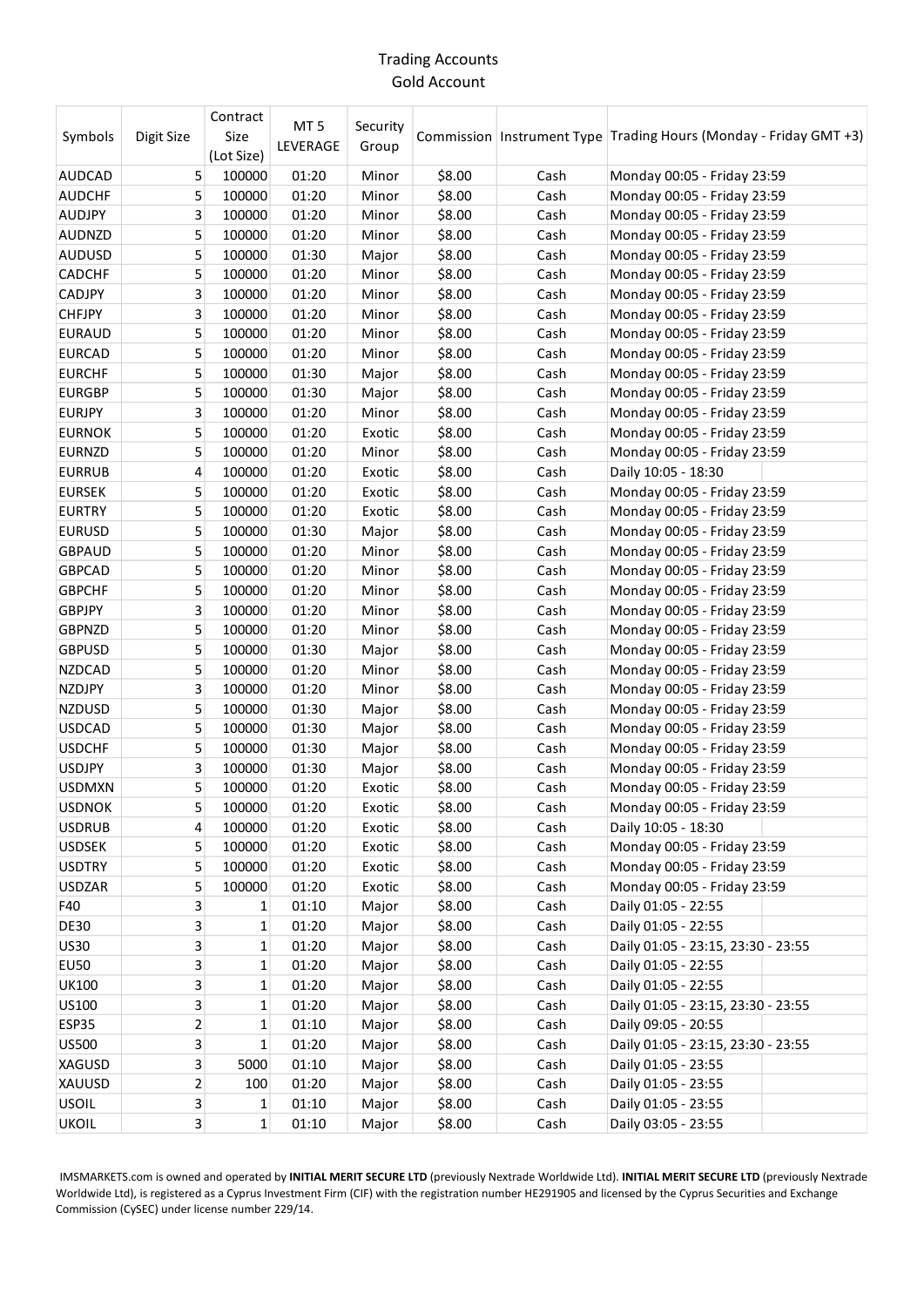# Trading Accounts Premium Account

| Symbols       | Digit Size              | Contract<br>Size<br>(Lot Size) | MT <sub>5</sub><br>LEVERAGE | Security<br>Group | Commission | Instrument<br>Type | Trading Hours (Monday - Friday GMT +3) |
|---------------|-------------------------|--------------------------------|-----------------------------|-------------------|------------|--------------------|----------------------------------------|
| <b>AUDCAD</b> | 5                       | 100000                         | 01:20                       | Minor             | \$5.00     | Cash               | Monday 00:05 - Friday 23:59            |
| <b>AUDCHF</b> | 5                       | 100000                         | 01:20                       | Minor             | \$5.00     | Cash               | Monday 00:05 - Friday 23:59            |
| AUDJPY        | 3                       | 100000                         | 01:20                       | Minor             | \$5.00     | Cash               | Monday 00:05 - Friday 23:59            |
| <b>AUDNZD</b> | 5                       | 100000                         | 01:20                       | Minor             | \$5.00     | Cash               | Monday 00:05 - Friday 23:59            |
| <b>AUDUSD</b> | 5                       | 100000                         | 01:30                       | Major             | \$5.00     | Cash               | Monday 00:05 - Friday 23:59            |
| <b>CADCHF</b> | 5                       | 100000                         | 01:20                       | Minor             | \$5.00     | Cash               | Monday 00:05 - Friday 23:59            |
| <b>CADJPY</b> | 3                       | 100000                         | 01:20                       | Minor             | \$5.00     | Cash               | Monday 00:05 - Friday 23:59            |
| <b>CHFJPY</b> | 3                       | 100000                         | 01:20                       | Minor             | \$5.00     | Cash               | Monday 00:05 - Friday 23:59            |
| <b>EURAUD</b> | 5                       | 100000                         | 01:20                       | Minor             | \$5.00     | Cash               | Monday 00:05 - Friday 23:59            |
| <b>EURCAD</b> | 5                       | 100000                         | 01:20                       | Minor             | \$5.00     | Cash               | Monday 00:05 - Friday 23:59            |
| <b>EURCHF</b> | 5                       | 100000                         | 01:30                       | Major             | \$5.00     | Cash               | Monday 00:05 - Friday 23:59            |
| <b>EURGBP</b> | 5                       | 100000                         | 01:30                       | Major             | \$5.00     | Cash               | Monday 00:05 - Friday 23:59            |
| <b>EURJPY</b> | 3                       | 100000                         | 01:20                       | Minor             | \$5.00     | Cash               | Monday 00:05 - Friday 23:59            |
| <b>EURNOK</b> | 5                       | 100000                         | 01:20                       | Exotic            | \$5.00     | Cash               | Monday 00:05 - Friday 23:59            |
| <b>EURNZD</b> | 5                       | 100000                         | 01:20                       | Minor             | \$5.00     | Cash               | Monday 00:05 - Friday 23:59            |
| <b>EURRUB</b> | 4                       | 100000                         | 01:20                       | Exotic            | \$5.00     | Cash               | Daily 10:05 - 18:30                    |
| <b>EURSEK</b> | 5                       | 100000                         | 01:20                       | Exotic            | \$5.00     | Cash               | Monday 00:05 - Friday 23:59            |
| <b>EURTRY</b> | 5                       | 100000                         | 01:20                       | Exotic            | \$5.00     | Cash               | Monday 00:05 - Friday 23:59            |
| <b>EURUSD</b> | 5                       | 100000                         | 01:30                       | Major             | \$5.00     | Cash               | Monday 00:05 - Friday 23:59            |
| <b>GBPAUD</b> | 5                       | 100000                         | 01:20                       | Minor             | \$5.00     | Cash               | Monday 00:05 - Friday 23:59            |
| <b>GBPCAD</b> | 5                       | 100000                         | 01:20                       | Minor             | \$5.00     | Cash               | Monday 00:05 - Friday 23:59            |
| <b>GBPCHF</b> | 5                       | 100000                         | 01:20                       | Minor             | \$5.00     | Cash               | Monday 00:05 - Friday 23:59            |
| <b>GBPJPY</b> | 3                       | 100000                         | 01:20                       | Minor             | \$5.00     | Cash               | Monday 00:05 - Friday 23:59            |
| GBPNZD        | 5                       | 100000                         | 01:20                       | Minor             | \$5.00     | Cash               | Monday 00:05 - Friday 23:59            |
| <b>GBPUSD</b> | 5                       | 100000                         | 01:30                       | Major             | \$5.00     | Cash               | Monday 00:05 - Friday 23:59            |
| <b>NZDCAD</b> | 5                       | 100000                         | 01:20                       | Minor             | \$5.00     | Cash               | Monday 00:05 - Friday 23:59            |
| NZDJPY        | 3                       | 100000                         | 01:20                       | Minor             | \$5.00     | Cash               | Monday 00:05 - Friday 23:59            |
| <b>NZDUSD</b> | 5                       | 100000                         | 01:30                       | Major             | \$5.00     | Cash               | Monday 00:05 - Friday 23:59            |
| <b>USDCAD</b> | 5                       | 100000                         | 01:30                       | Major             | \$5.00     | Cash               | Monday 00:05 - Friday 23:59            |
| <b>USDCHF</b> | 5                       | 100000                         | 01:30                       | Major             | \$5.00     | Cash               | Monday 00:05 - Friday 23:59            |
| <b>USDJPY</b> | 3                       | 100000                         | 01:30                       | Major             | \$5.00     | Cash               | Monday 00:05 - Friday 23:59            |
| <b>USDMXN</b> | 5                       | 100000                         | 01:20                       | Exotic            | \$5.00     | Cash               | Monday 00:05 - Friday 23:59            |
| <b>USDNOK</b> | 5                       | 100000                         | 01:20                       | Exotic            | \$5.00     | Cash               | Monday 00:05 - Friday 23:59            |
| <b>USDRUB</b> | 4                       | 100000                         | 01:20                       | Exotic            | \$5.00     | Cash               | Daily 10:05 - 18:30                    |
| <b>USDSEK</b> | 5                       | 100000                         | 01:20                       | Exotic            | \$5.00     | Cash               | Monday 00:05 - Friday 23:59            |
| <b>USDTRY</b> | 5                       | 100000                         | 01:20                       | Exotic            | \$5.00     | Cash               | Monday 00:05 - Friday 23:59            |
| <b>USDZAR</b> | 5                       | 100000                         | 01:20                       | Exotic            | \$5.00     | Cash               | Monday 00:05 - Friday 23:59            |
| F40           | 3                       | 1                              | 01:10                       | Major             | \$5.00     | Cash               | Daily 01:05 - 22:55                    |
| <b>DE30</b>   | 3                       | 1                              | 01:20                       | Major             | \$5.00     | Cash               | Daily 01:05 - 22:55                    |
| <b>US30</b>   | $\overline{\mathbf{3}}$ | 1                              | 01:20                       | Major             | \$5.00     | Cash               | Daily 01:05 - 23:15, 23:30 - 23:55     |
| <b>EU50</b>   | 3                       | 1                              | 01:20                       | Major             | \$5.00     | Cash               | Daily 01:05 - 22:55                    |
| <b>UK100</b>  | $\overline{\mathbf{3}}$ | 1                              | 01:20                       | Major             | \$5.00     | Cash               | Daily 01:05 - 22:55                    |
| US100         | $\overline{\mathbf{3}}$ | 1                              | 01:20                       | Major             | \$5.00     | Cash               | Daily 01:05 - 23:15, 23:30 - 23:55     |
| ESP35         | $\overline{2}$          | 1                              | 01:10                       | Major             | \$5.00     | Cash               | Daily 09:05 - 20:55                    |
| <b>US500</b>  | 3                       | 1                              | 01:20                       | Major             | \$5.00     | Cash               | Daily 01:05 - 23:15, 23:30 - 23:55     |
| XAGUSD        | 3                       | 5000                           | 01:10                       | Major             | \$5.00     | Cash               | Daily 01:05 - 23:55                    |
| XAUUSD        | $\overline{2}$          | 100                            | 01:20                       | Major             | \$5.00     | Cash               | Daily 01:05 - 23:55                    |
| <b>USOIL</b>  | $\overline{\mathbf{3}}$ | 1                              | 01:10                       | Major             | \$5.00     | Cash               | Daily 01:05 - 23:55                    |
| <b>UKOIL</b>  | 3                       | 1                              | 01:10                       | Major             | \$5.00     | Cash               | Daily 03:05 - 23:55                    |
|               |                         |                                |                             |                   |            |                    |                                        |

IMSMARKETS.com is owned and operated by **INITIAL MERIT SECURE LTD** (previously Nextrade Worldwide Ltd). **INITIAL MERIT SECURE LTD** (previously Nextrade Worldwide Ltd), is registered as a Cyprus Investment Firm (CIF) with the registration number HE291905 and licensed by the Cyprus Securities and Exchange Commission (CySEC) under license number 229/14.